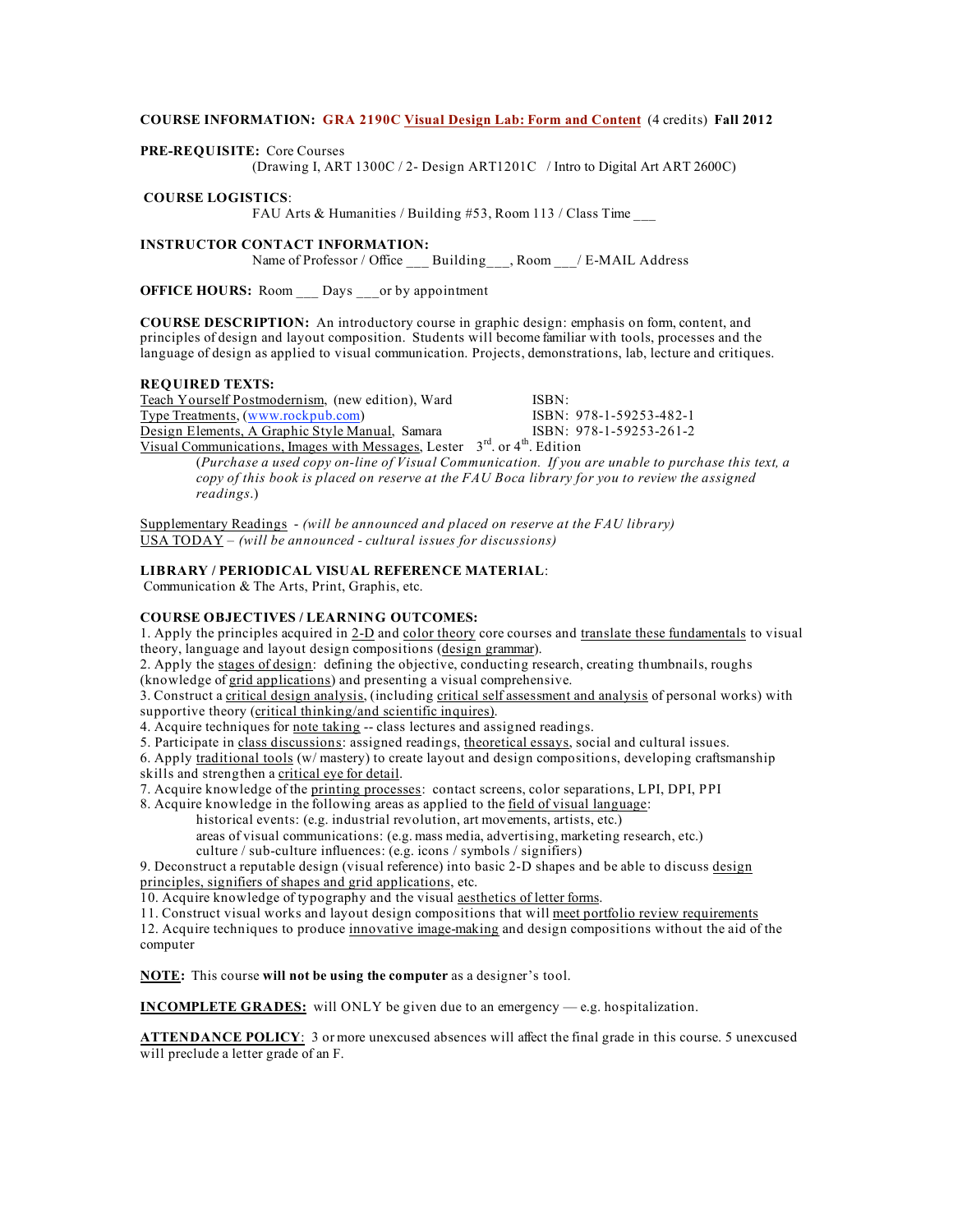# **SCHEDULE OF ACTIVITIES AND CONTENT**

| STUDIES & EXERCISES (check-mark grading system)                                                             |                           |
|-------------------------------------------------------------------------------------------------------------|---------------------------|
| 1. Deconstruction (into basic shapes) a reputable visual reference                                          | $2\%$                     |
| 2. Cropping letter forms + reversal applications (black $&$ white)                                          | $2\%$                     |
| 3. Cropping Found Words (black & white)                                                                     | $2\%$                     |
| 4. Cropping typographical forms (creating a composition / color & blk. & white)                             | $2\%$                     |
| 5. Arithmetic + Type = Arithme-Type (black $&$ white) + (color exploration)                                 | $2\%$                     |
| 6. Kerning a word (black $&$ white) + color (applying color fundamentals)                                   | $2\%$                     |
| 7. Grid designs based on the Fibonacci Series (black & white)                                               | $2\%$                     |
| 8. Referencing Study #7-- construct 3 grid designs based on the Fibonacci                                   | $2\%$                     |
|                                                                                                             | $2\%$                     |
| 9. Environmental grid explorations                                                                          |                           |
| 10. Exploratory mark-makings (photo copies / digital photos /oil & water mixture)                           | 2%<br><b>TOTAL 20%</b>    |
| <b>GRADING: studies and exercises = Check-mark System</b>                                                   |                           |
| $\left(\frac{-1}{2}\right)$ = concerns) ( $\frac{1}{2}$ = average) ( $\frac{+1}{2}$ good)                   |                           |
| <b>PROJECTS</b> (letter grade issued / point system)                                                        |                           |
| $P#1$ . Applying the cropping tool and the proportional scale, deconstruct a visual reference               |                           |
| into basic shapes (thumb nails), constructing a grid, actual size (the rough stage), final stage,           |                           |
| apply visual design elements (creating a visual comprehensive)                                              |                           |
|                                                                                                             | 10%                       |
|                                                                                                             |                           |
| P#2. Image / drawing applying texture and color surfaces                                                    | 8%                        |
|                                                                                                             |                           |
| $P#3$ . Type + Image = Anchorage / Relay                                                                    | $8\%$<br><b>TOTAL 26%</b> |
|                                                                                                             |                           |
| Written Exam / Binder for note-taking: (letter grade issued / point system)                                 |                           |
|                                                                                                             |                           |
| Midterm $5\%$ Final $5\%$ _____                                                                             | <b>TOTAL 10%</b>          |
|                                                                                                             |                           |
| Binder Collection: (letter grade issued / point system)                                                     |                           |
|                                                                                                             |                           |
| Midterm $5\%$ Final $5\%$                                                                                   | <b>TOTAL 10%</b>          |
|                                                                                                             |                           |
|                                                                                                             |                           |
| Image/Verbal Presentations: (letter grade issued / point system)                                            |                           |
| Critical Theorist (power point presentation)                                                                | 9%                        |
| Critical Essay (Visual language)                                                                            | $5\%$                     |
| Cultural Event / Topic Essay                                                                                | 5%                        |
|                                                                                                             | <b>TOTAL 19%</b>          |
|                                                                                                             |                           |
|                                                                                                             |                           |
| Class Participation / Readings: (letter grade issued / point system)<br>Midterm 7.5%_____ Final 7.5% ______ | <b>TOTAL 15%</b>          |
|                                                                                                             | <b>GRAND TOTAL 100%</b>   |
|                                                                                                             |                           |
|                                                                                                             |                           |
| GRADING: projects / binders / presentations / participation = LETTER-GRADE / POINT SYSTEM                   |                           |

|  |  |  |  |  | 0 3 5 7 9 11 13 15 17 19 21 1 23 25                      |  |
|--|--|--|--|--|----------------------------------------------------------|--|
|  |  |  |  |  | F F F F D- D D+ C- C C+ $(B^{-}/B)$ $(B/B+)$ $(A^{-}/A)$ |  |
|  |  |  |  |  |                                                          |  |

# **PROCEDURAL FOR LATE PROJECTS / ASSIGNMENTS:**

A project / exercise / study that is not submitted on the designated time / date will automatically be deducted in points (exceptions will be allowed). All projects and studies can be revised to improve the grade in the areas of concept and execution.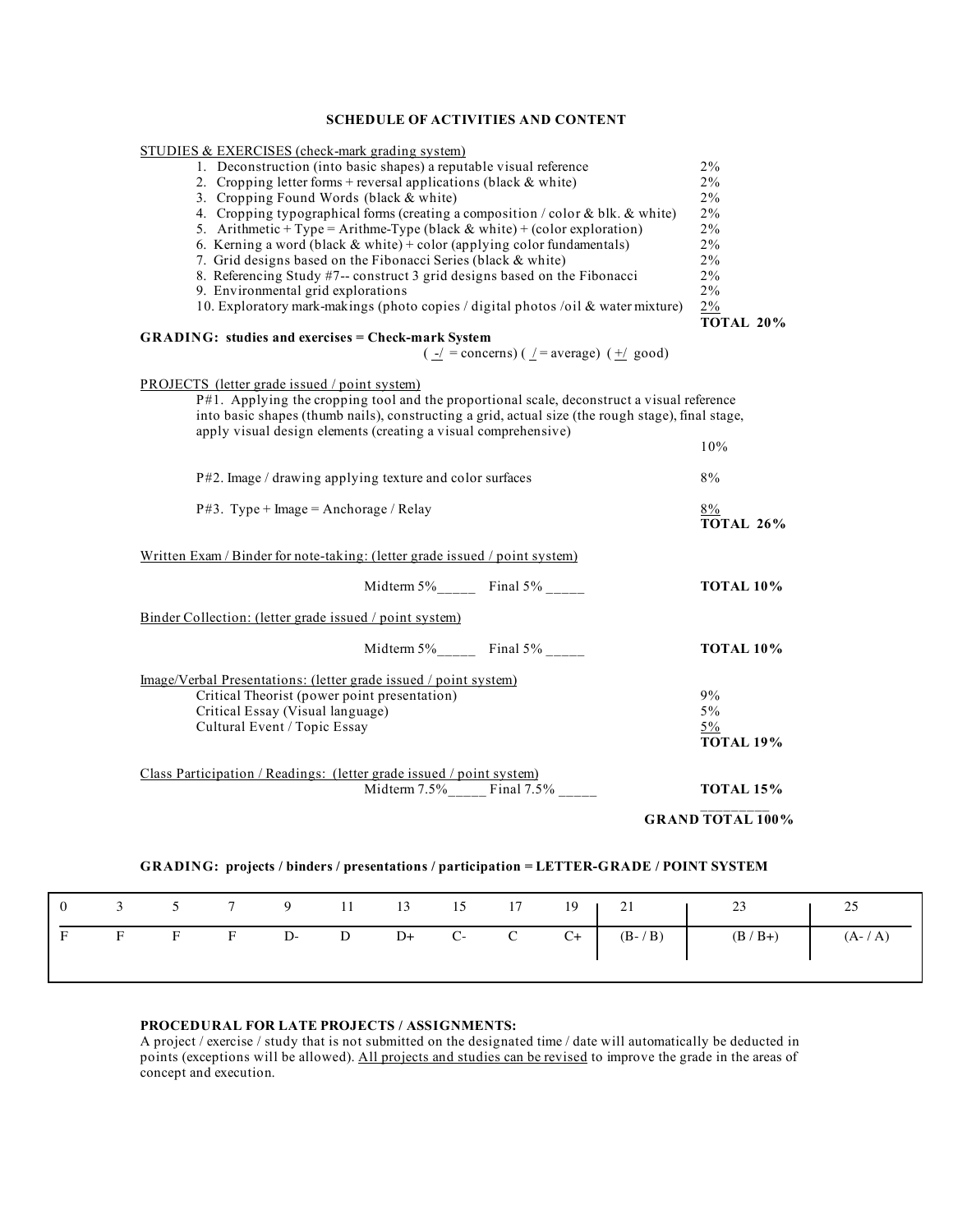### **PERSONAL STUDENT DATA SHEET / CONTRACT (PLEASE PRINT CLEARLY)**

| COURSE:                                                                                                                                                                                                                        | Dates will change with each semester                                                                        | <b>Spring-2012</b> |
|--------------------------------------------------------------------------------------------------------------------------------------------------------------------------------------------------------------------------------|-------------------------------------------------------------------------------------------------------------|--------------------|
| STUDENT NAME: THE STUDENT NAME:                                                                                                                                                                                                |                                                                                                             |                    |
| E-MAIL ADDRESS: New York Contract the Contract of the Contract of the Contract of the Contract of the Contract of the Contract of the Contract of the Contract of the Contract of the Contract of the Contract of the Contract |                                                                                                             |                    |
|                                                                                                                                                                                                                                | , read and understand the contents of the described syllabi & objectives outlined.                          |                    |
| 2. I understand that this course encourages questions and critical discussions<br>MY GRADE WILL REFLECT MY CLASS PARTICIPATION.                                                                                                | 1. I understand my responsibilities as a contributing student and willing to explore my artistic potential. |                    |
|                                                                                                                                                                                                                                | 3. I understand this course will challenge me in many avenues and I am willing to accept such challenges.   |                    |

4. I understand that if I experience difficulty understanding a specific lecture or assignment, I agree that it is my responsibility to first consult the instructor of this course for further clarification and assistance.

5. I also understand 3 or more un-excused absences will MOST DEFIANTLY affect my final grade in this course; 5 unexcused absences will result a letter grade of an F. Attendance will be taken during the first 15 mins. of each class period. If I am not present during the time of roll-call, it is my responsibility to notify the instructor after class of my tardiness so that I may receive partial credit — depending at the time of arrival.

6. I am also verifying that I have completed the necessary pre-requisites for this course (if applicable).

**NOTE:** Incomplete grades will ONLY be given due to an emergency (e.g. hospitalization.)

The instructor of this course disclaims any responsibility for articles (art work, portfolios, supplies, etc.) that are lost or stolen while not in the immediate possession of the instructor.

| <b>TUESDAY</b> |         |                  |  |              |                  |                | <b>THURSDAY</b> |       |                          |
|----------------|---------|------------------|--|--------------|------------------|----------------|-----------------|-------|--------------------------|
|                | present | absent $ $ tardy |  | comments     |                  | present        | absent.         | tardy | comments                 |
| Jan 10         |         |                  |  |              | Jan 12           |                |                 |       |                          |
| Jan 17         |         |                  |  |              | Jan 19           |                |                 |       |                          |
| Jan 24         |         |                  |  |              | Jan 26           |                |                 |       |                          |
| Jan 31         |         |                  |  |              | Feb <sub>2</sub> |                |                 |       |                          |
| Feb 7          |         |                  |  |              | Feb 9            |                |                 |       |                          |
| Feb 14         |         |                  |  |              | Feb 16           |                |                 |       |                          |
| Feb 21         |         |                  |  |              | Feb 23           |                |                 |       |                          |
| Feb 28         |         |                  |  |              | March 1          |                |                 |       |                          |
|                |         |                  |  | Spring Break |                  |                |                 |       | Spring Break             |
| March 13       |         |                  |  |              | March 15         |                |                 |       |                          |
| March 20       |         |                  |  |              | March 22         |                |                 |       |                          |
| March 27       |         |                  |  |              | March 29         |                |                 |       |                          |
| April 3        |         |                  |  |              | April 5          |                |                 |       |                          |
| April 10       |         |                  |  |              | April 12         |                |                 |       |                          |
| April 17       |         |                  |  |              | April 19         |                |                 |       |                          |
| April 24       |         |                  |  |              | April 26         | Graphic Design |                 |       | Final Time $1:15 - 3:45$ |

**Note:** Feb. 6 = last day to do a withdrawal and receive tuition adjustment. March 1 = last day to drop the course or withdraw without receiving an "F"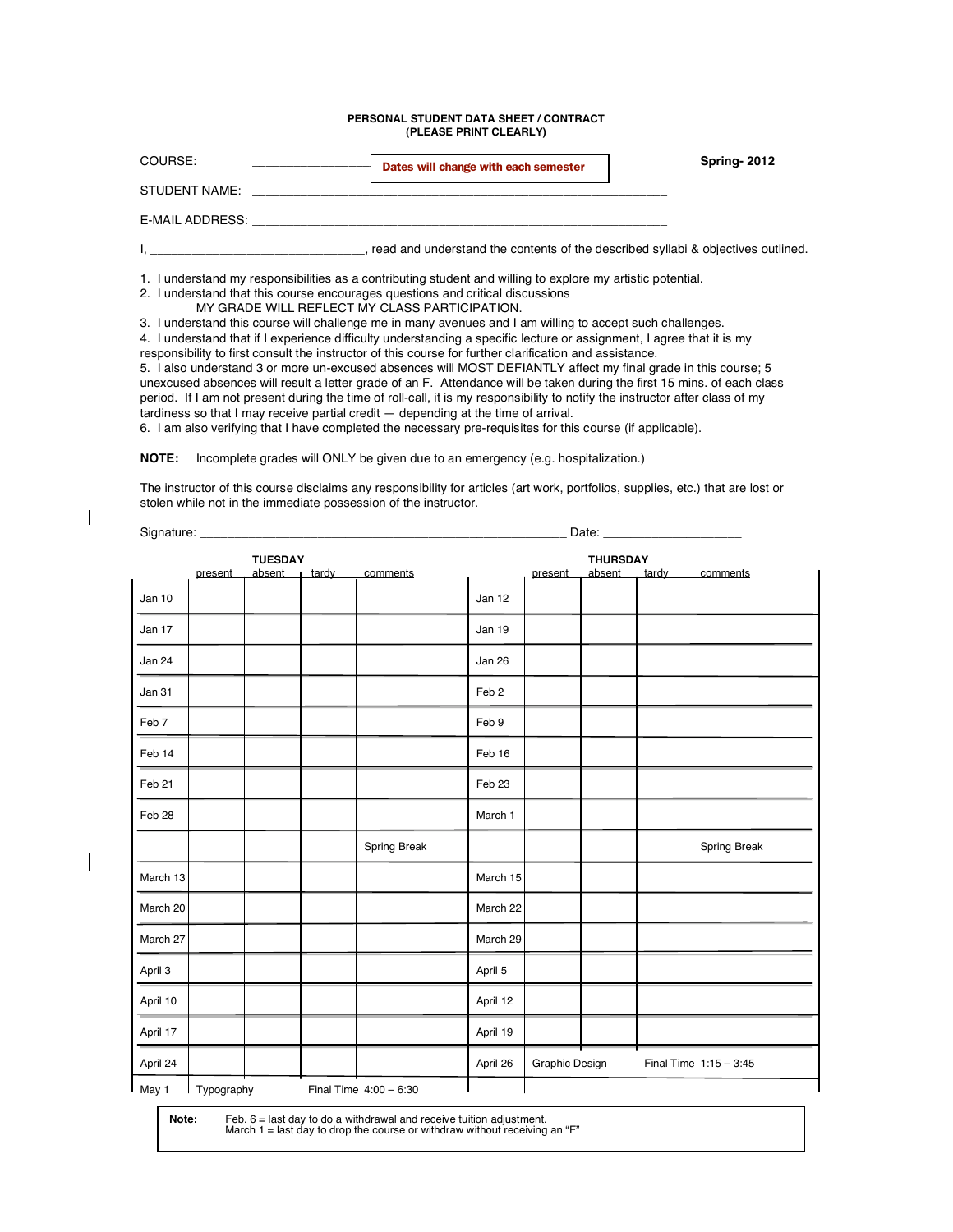### **Statement of academic integrity**

Students at Florida Atlantic University are expected to maintain the highest ethical standards. Academic dishonesty, including cheating and plagiarism, is considered a serious breach of these ethical standards, because it interferes with the University mission to provide a high quality education in which no student enjoys an unfair advantage over any other. Academic dishonesty is also destructive of the University community, which is grounded in a system of mutual trust and places high value on personal integrity and individual responsibility. Harsh penalties are associated with academic dishonesty. For more information, see http://www.fau.edu/regulations/ chapter4/4.001 Code of Academic Integrity.pdf.

### **Students with disabilities**

In compliance with the Americans with Disabilities Act (ADA), students who require special accommodations due to a disability to properly execute coursework must register with the Office for Students with Disabilities (OSD) located in Boca Raton - SU 133 (561-297-3880), in Davie - MOD I (954-236-1222), in Jupiter - SR 11

**Note: In accordance with university policy:** To eliminate all distractions so as to enhance the level of attention and retention, *please do not bring* your cell phone, beeper and/or any devise used for text messaging to class. You may want to notify your contacts that you will be unavailable during class time. (561-799-8585), or at the Treasure Coast - CO 128 (772-873-3305), and follow all OSD procedures.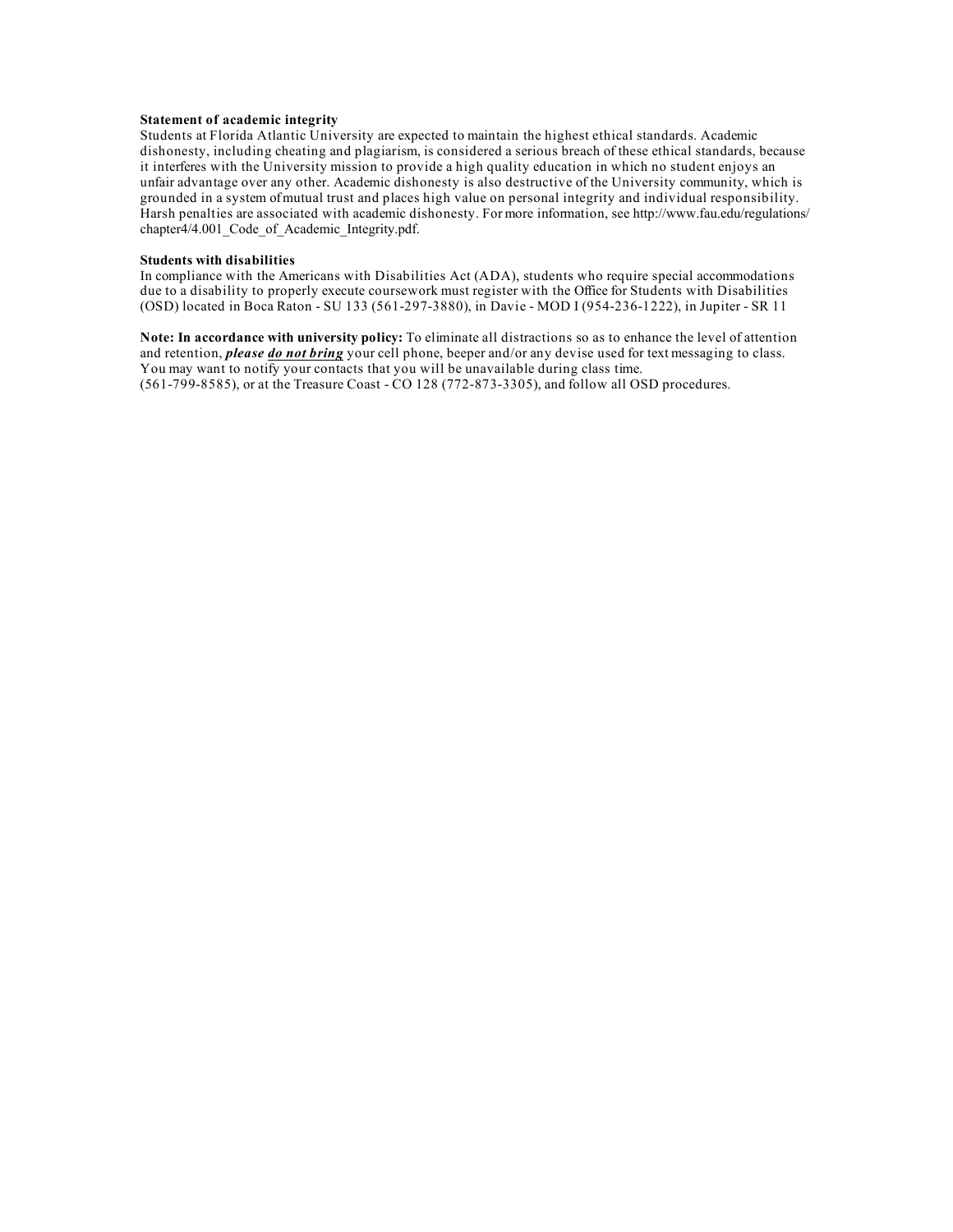### **SUPPLY LIST**

**Paper:** (your choice of size & brand*)* 

Tracing Paper -- (use to create thumbnails) Marker Paper -- (use to create roughs & comps) Grid paper *(will be provided)*

#### **Markers:**

Black Pens: –Micro & Fine point (suggestion: Sanford Uni-ball ONYX brand micro & extra fine point) Yellow Hi-lighter –( used to hi-light important information in your text books)

### **Miscellaneous:**

\*Proportional scale wheel (Fau book store)

 $\frac{1}{\sqrt{1-\frac{1}{2}}}$ PROPORTIONAL<br>SCALE C55473-1005 5" Diameter<br>C55473-1083 8-1/4" Diameter

Straight edge rule *(department can loan this item)* Rt. angle *(department can loan this item)* X-acto knife with SHARP blades Black presentation boards (will announce – apply to portfolio pieces) White Artist Tape, 3/4"x60 Yard Roll (available @*Jerrys Aartarama* Store / apply to portfolio pieces)

\*Type ruler (Fau book store)



#### **Binder Collection / Visual Ref. Material:** (Suggest 2.5 – 3" -ring Binder)

This binder is a collection of visual references – selections must be unique methods of design treatment and from reputable sources!!!!!!!

DO NOT include in this binder any class notes or projects.

MUST DEFINE THE OBJECTIVE FOR THIS BINDER BEFORE YOU BEGIN (Place your response in the front of your binder collection with your name)

Dividers MUST BE TYPED HEADINGS -- categorized and organized for each of the following headings:

**Body copy** (samples MUST BE ACTUAL SIZE)

#### **Type as design / type as texture**

(examples may include type designs for heading, type created as texture, type as letterforms, logo marks)

### **Layout design compositions:**

(examples may include 2-page layout compositions, posters, brochures, and annual reports)

**Stationary Designs** (e.g. letterheads / business cards / envelopes / logos that are text based, company name)

**Social awareness projects - non-profit** (examples may include outdoor sculptural forms for social awareness themes / posters / etc.)

**Environmental Graphics - corporations** (examples may include billboards and outdoor sculptural forms for profit -- corporations)

**Interior Graphics designs** (examples may include typographical wall displays)

### **Campaigns for corporations**

**3-d packaging**

**Miscellaneous & Experimental mark-makings**